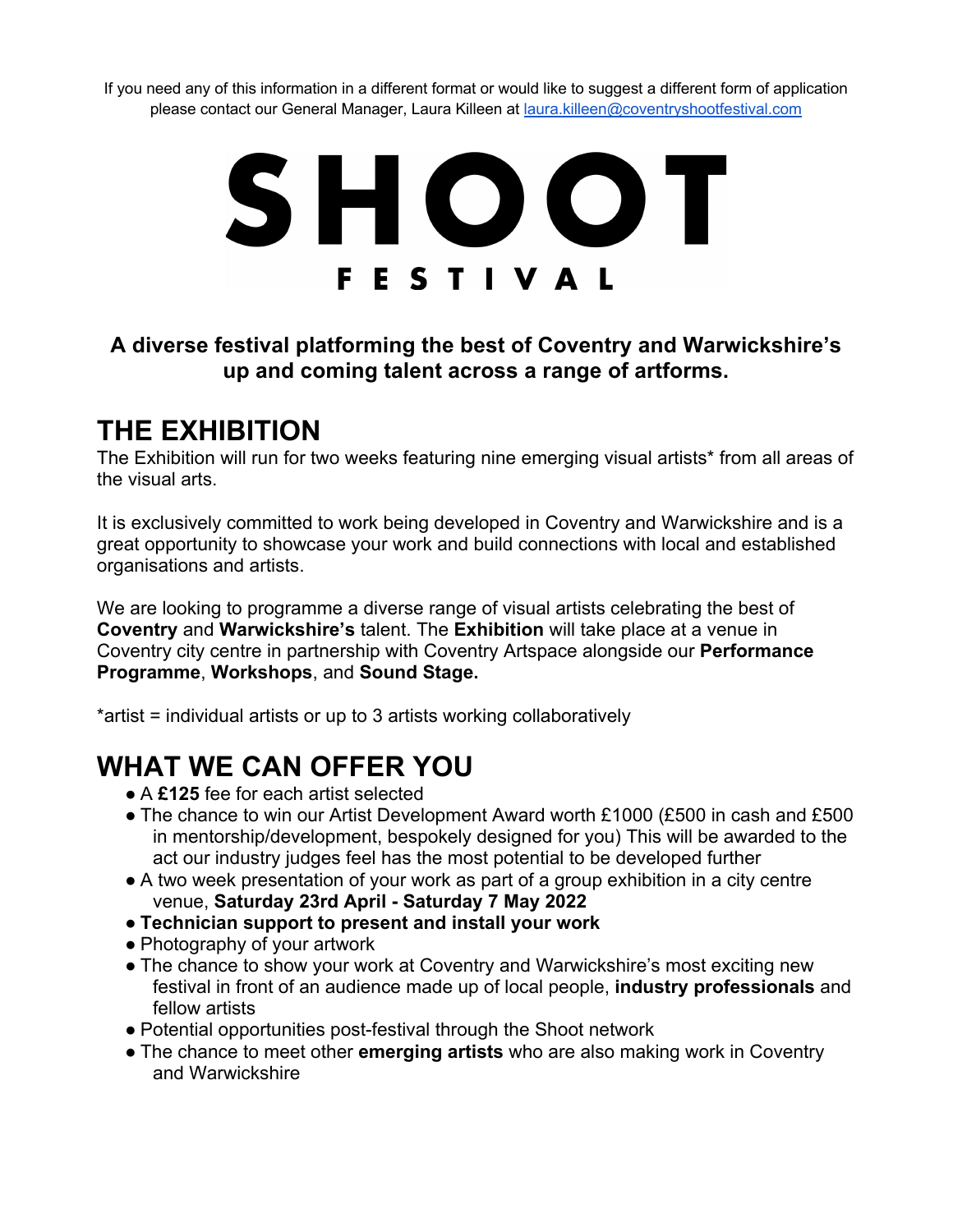# **WHAT ARE WE LOOKING FOR?**

- **Exciting and original work** we take a broad view of the visual arts
- Work produced by individual artists, or collaboratively by no more than 3 artists
- We create a **diverse** and **unique programme** and will accept applications from all visual art forms
- Artists must live, work, or study in the **CV postcode** which covers the following areas: Coventry, Kenilworth, Rugby, Leamington Spa, Warwick, Nuneaton, Bedworth, Atherstone, Stratford Upon Avon, Shipston on Stour and Southam
- Artists must be aged 18+

# **EMERGING ARTIST?**

We use the term 'emerging artist' very broadly. Whether you consider yourself a wellseasoned professional looking for more local opportunities or this is your very first exhibition, we encourage all artists who feel they might be able to benefit from this opportunity to apply.

# **OUR SELECTION CRITERIA**

Final selection will be decided by the Shoot Festival Co-Artistic Directors and representatives from Coventry Artspace. Submissions will be considered against the criteria and conditions listed below:

#### **1.** Artistic **merit** and **quality**

**2.** The submission must be considered the artist's **original** work and must have been produced within the last 3 years

**3.** There must be a clear indication of how the opportunity will help the artist or group to progress in their career

**4.** The final selection selection will seek to reflect diversity and breadth of practice

**5.** All artists/groups must live, work, or study in the **CV postcode** which includes covers the following areas: Coventry, Kenilworth, Rugby, Leamington Spa, Warwick, Nuneaton, Bedworth, Atherstone, Stratford Upon Avon, Shipston on Stour and Southam

**6.** The work must be achievable within Shoot Festival resources

**7.** The work can take any form including: **painting, ceramics, textile art, digital art, moving image, sculpture, performance art, sound art, street art, illustration, installation, or anything in between)**

**8.** Artists must be **18**+

**9.** Artists must conform with statutory and local authority rules concerning health and safety, obscenity and defamation (before the event you will be asked to fulfil a **risk assessment form**)

### **You must be available to:**

- Attend a **pre-festival meeting** during the lead up to the festival, date TBC
- Support the installation of your work between Tuesday 19th and Friday 22nd April 2022
- Support the opening of the exhibition on Saturday 23rd April 2022
- Support at least two shifts of invigilation, each lasting three hours during the rest of the exhibition Monday 25th April - Saturday 7th May 2022